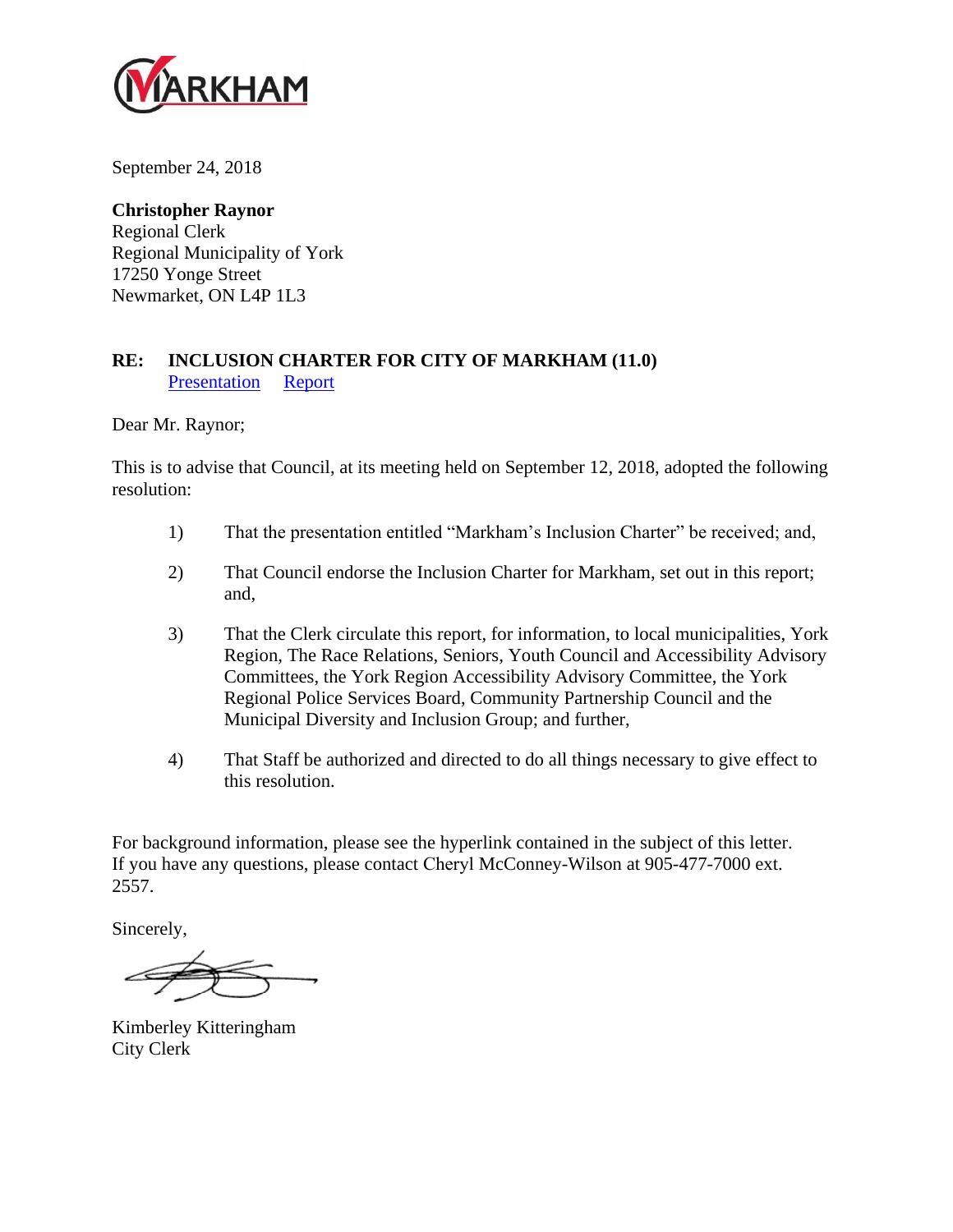cc: All York Region Municipalities York Regional Police Services Board Frank Scarpitti, Co-Chair, Community Partnership Council Nella Iasci, Co-Chair, Community Partnership Council Sandra Tam, Community Partnership Council Kim Adeney, Municipal Diversity and Inclusion Group (MDIG) and York Region Accessibility Advisory Committee Lisa Gonsalves, MDIG Insp. Ricky Veerapan MDIG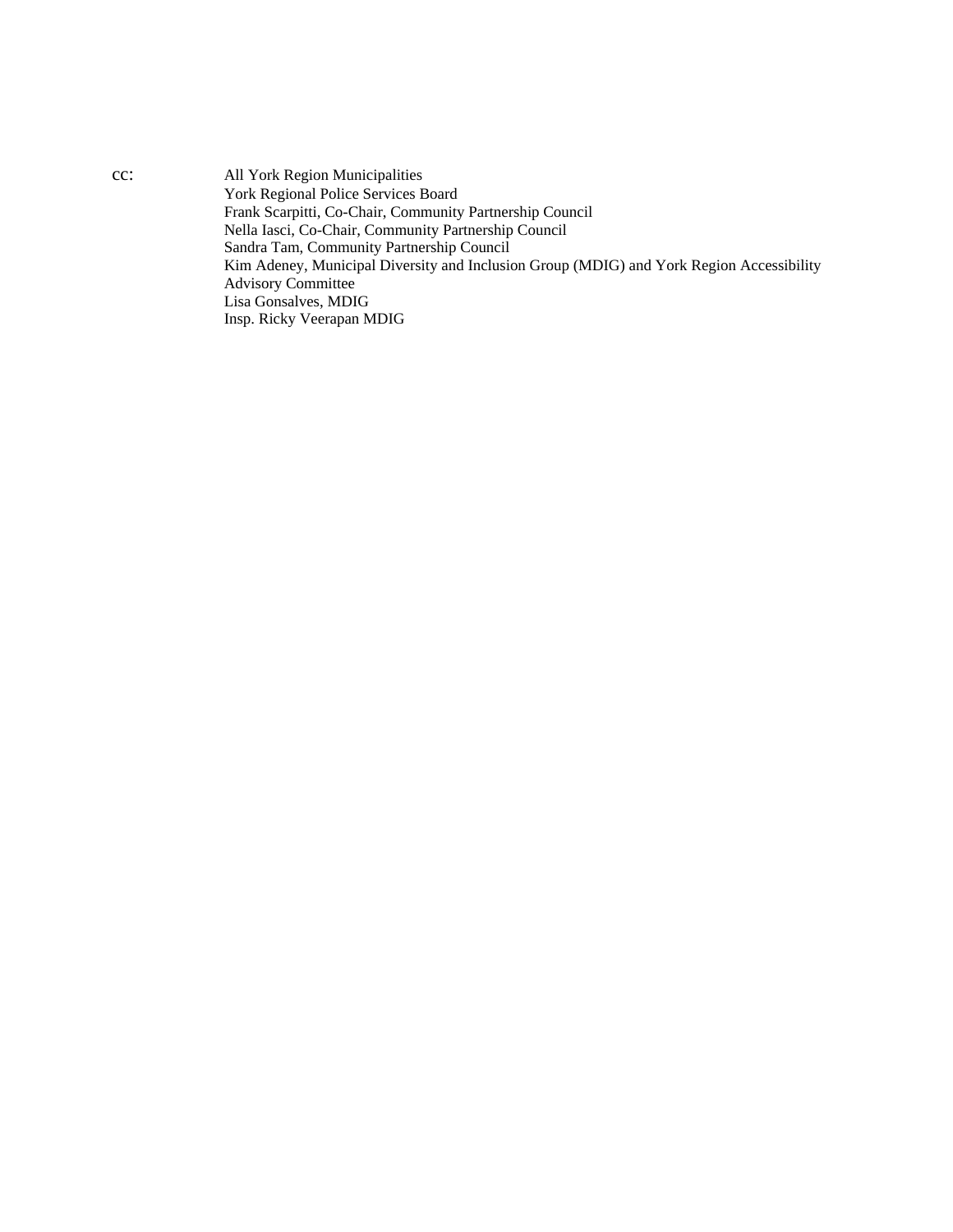



# **Markham's Inclusion Charter Presentation to General Committee**

**September 4, 2018**



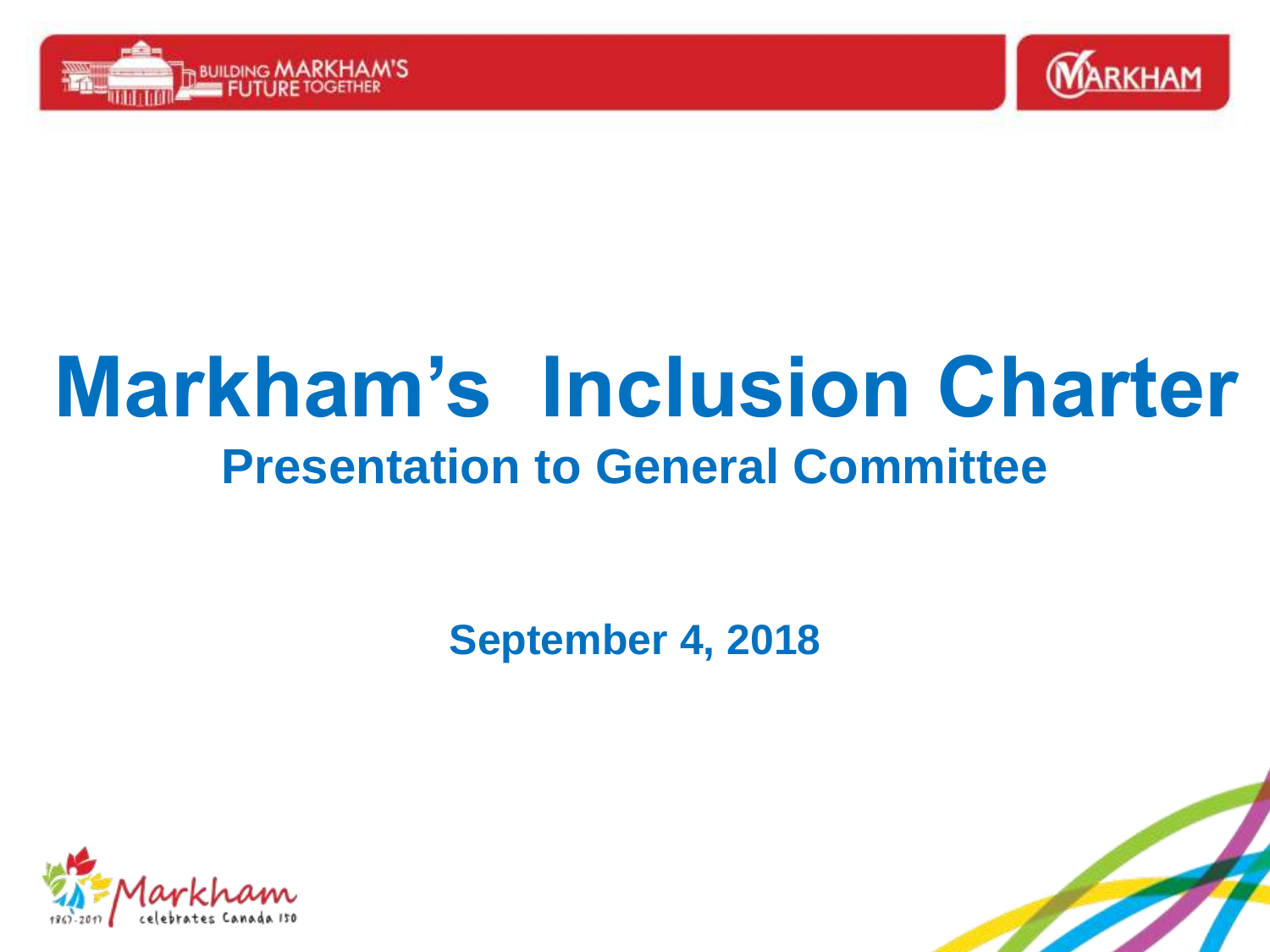



### **Background**

- Mayor Scarpitti, as Chair of the [Community Partnership Council](http://www.yorkwelcome.ca/wps/portal/ImmigrationMobile/Welcome/LocalImmigrationPartnership/Community Partnership Council/!ut/p/a0/04_Sj9CPykssy0xPLMnMz0vMAfGjzOLNA10MDEwsDLwMQkxdDDz9Qn09fJyCDdxDjfQLsh0VAVHPWhM!/?printFriendly=Y), facilitated the creation of the Municipal Diversity and Inclusion Group (MDIG) in 2016
- The Municipal Diversity and Inclusion Group (MDIG) which is cochaired by York Region and York Regional Police, was formed to develop the Inclusion Charter which included soliciting Markham's contribution and expertise
- The Inclusion Charter was identified as an effective way to respond positively to rapidly changing demographics
- This Charter for York Region was presented to Regional Council for endorsement on June 28<sup>th</sup>.

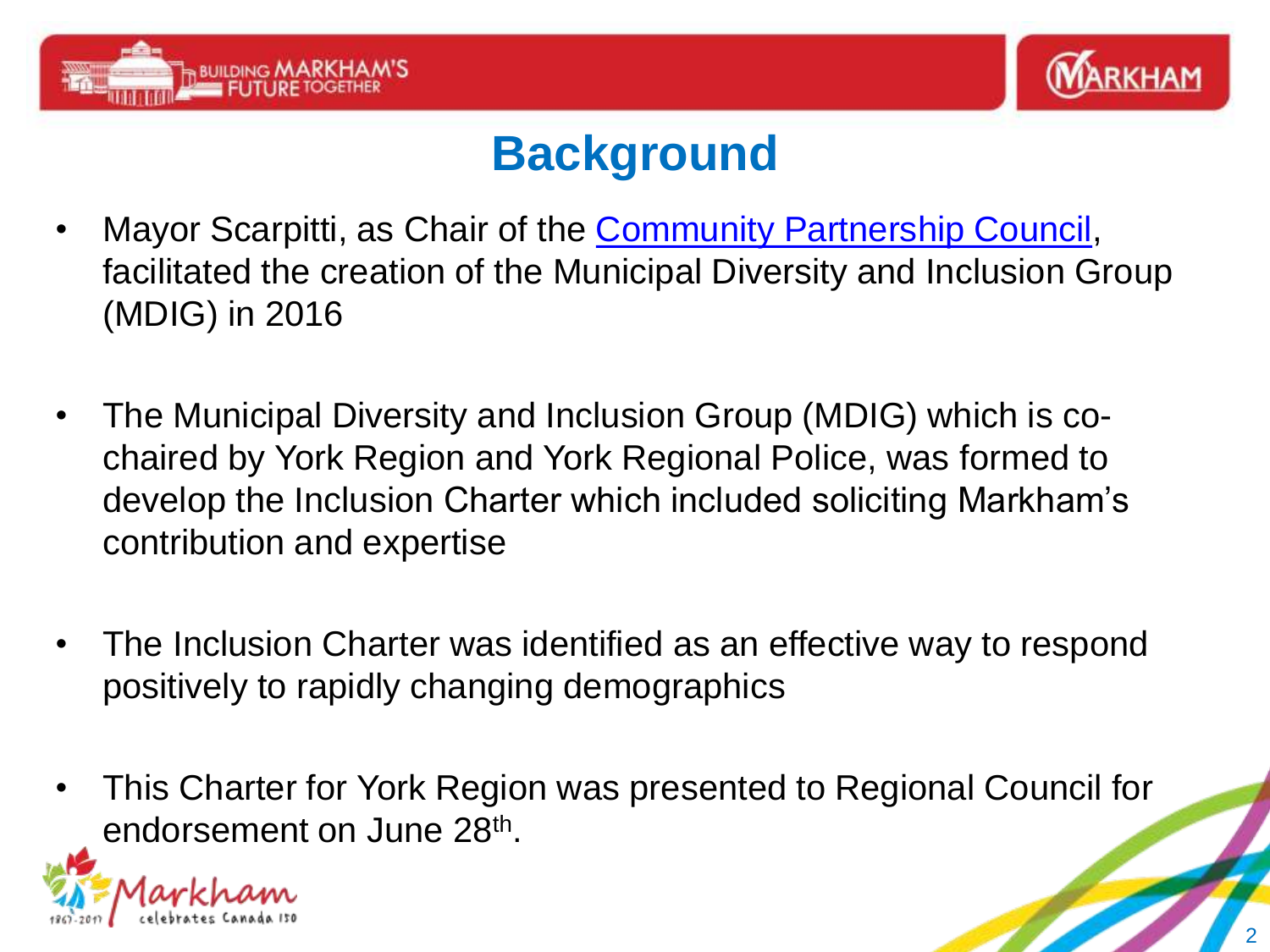



## **Members of the Municipal Diversity and Inclusion Group**

- The Regional Municipality of York
- City of Markham
- Markham Stouffville Hospital
- York Regional Police
- Town of Georgina
- Toronto and Region Conservation Authority
- Southlake Regional Health Centre
- York Region District School Board
- York Catholic District School Board
- Town of Richmond Hill
- Town of Whitchurch-Stouffville
- Mackenzie Health
- Township of King
- York Region Children's Aid Society
- Town of Aurora
- United Way of Greater Toronto
- Lake Simcoe Region Conservation Authority
- Town of East Gwillimbury
- Town of Newmarket
- City of Vaughan

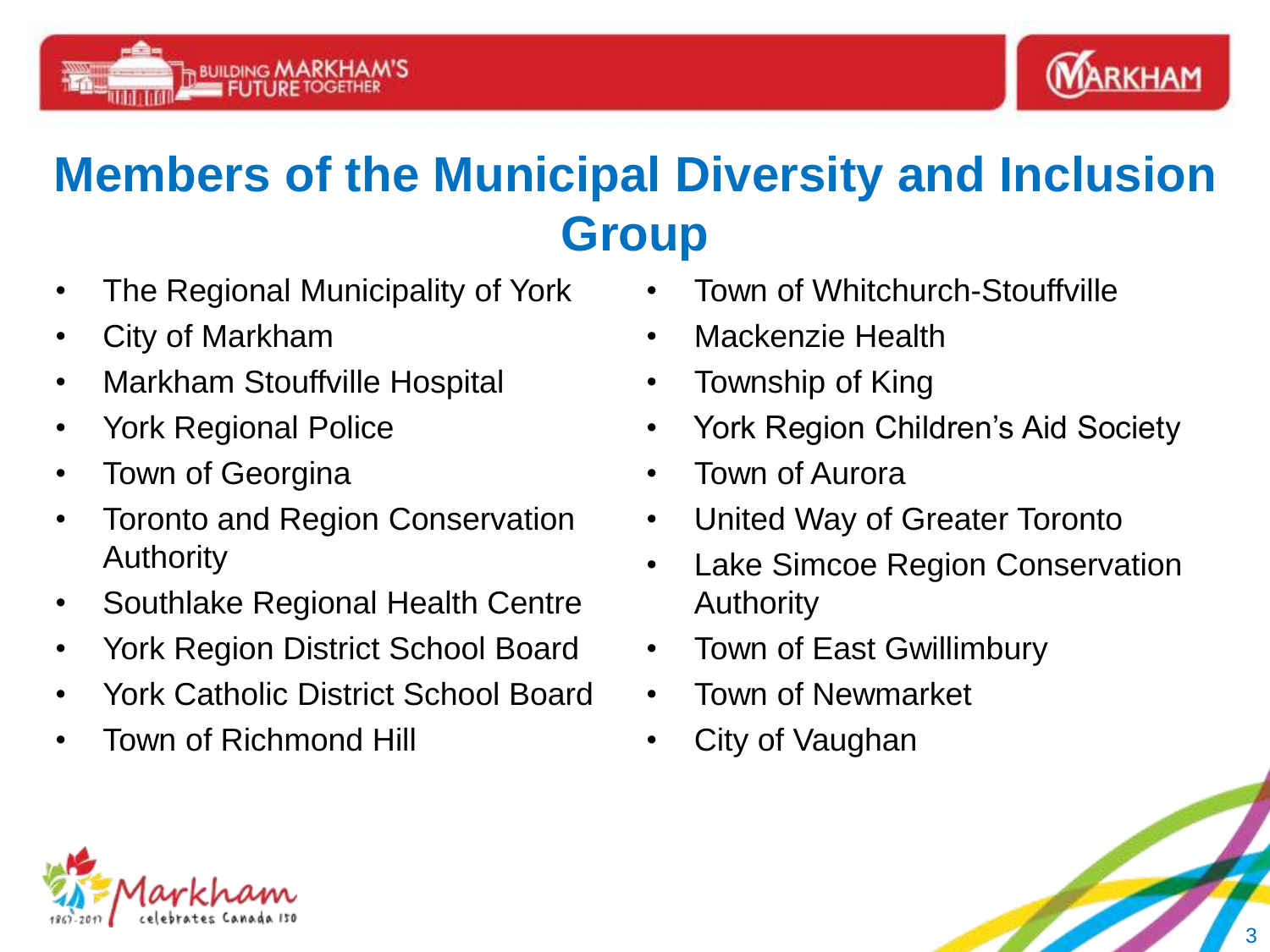



### **York Region approved their charter June 28, 2018**



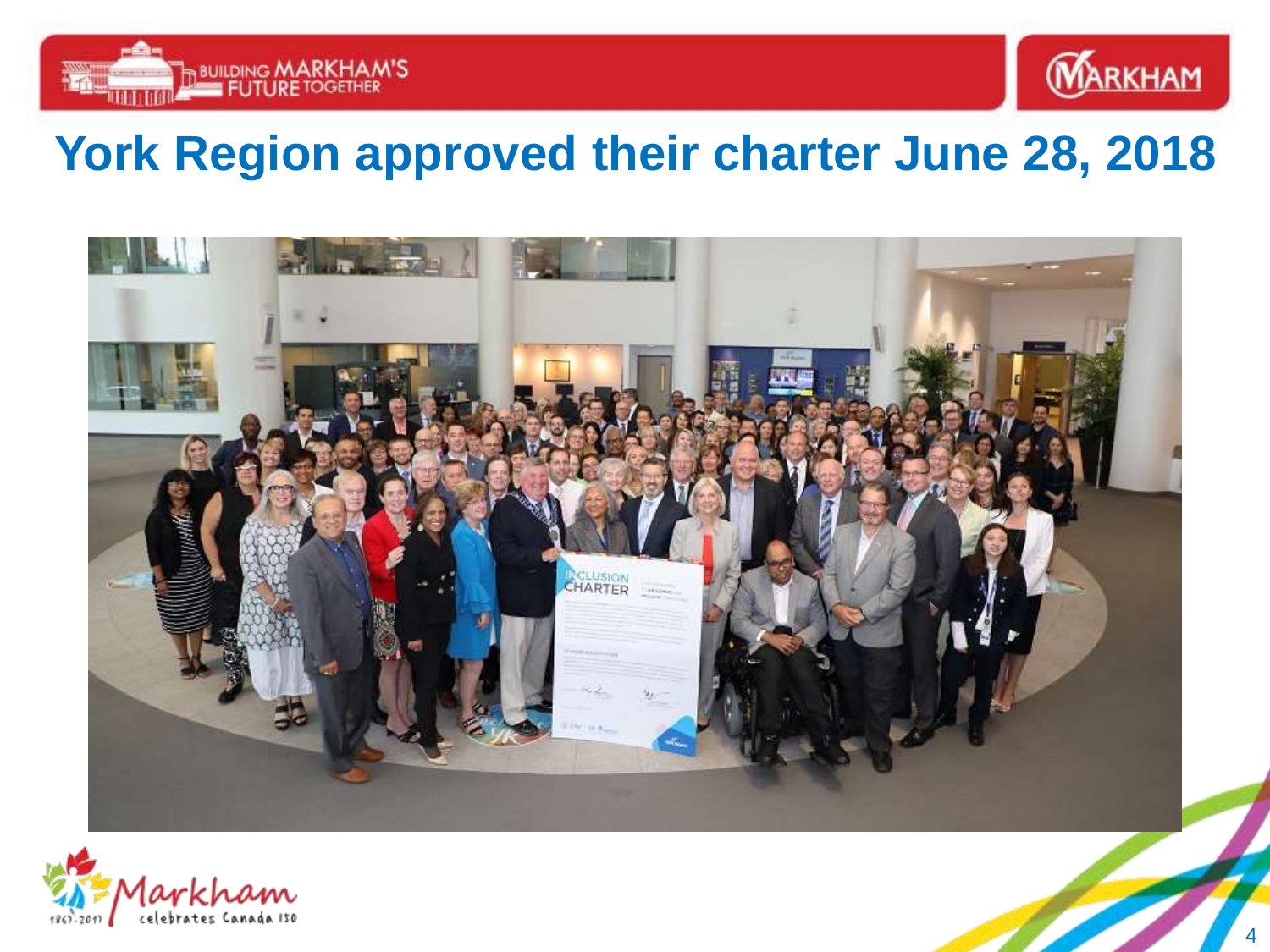



### **Inclusion Charter**

- The Inclusion Charter affirms a common commitment to inclusive communities and is designed to be customized by each community partner.
- Each partner will endorse their own version of the Inclusion Charter and develop unique actions to bring the spirit of the Charter to life within their own organization
- The Inclusion Charter has international support. The United Nations Institute for Training and Research (UNITAR CIFAL Atlanta) recognizes the Inclusion Charter as a leading practice model for communities around the world to use to become more inclusive.

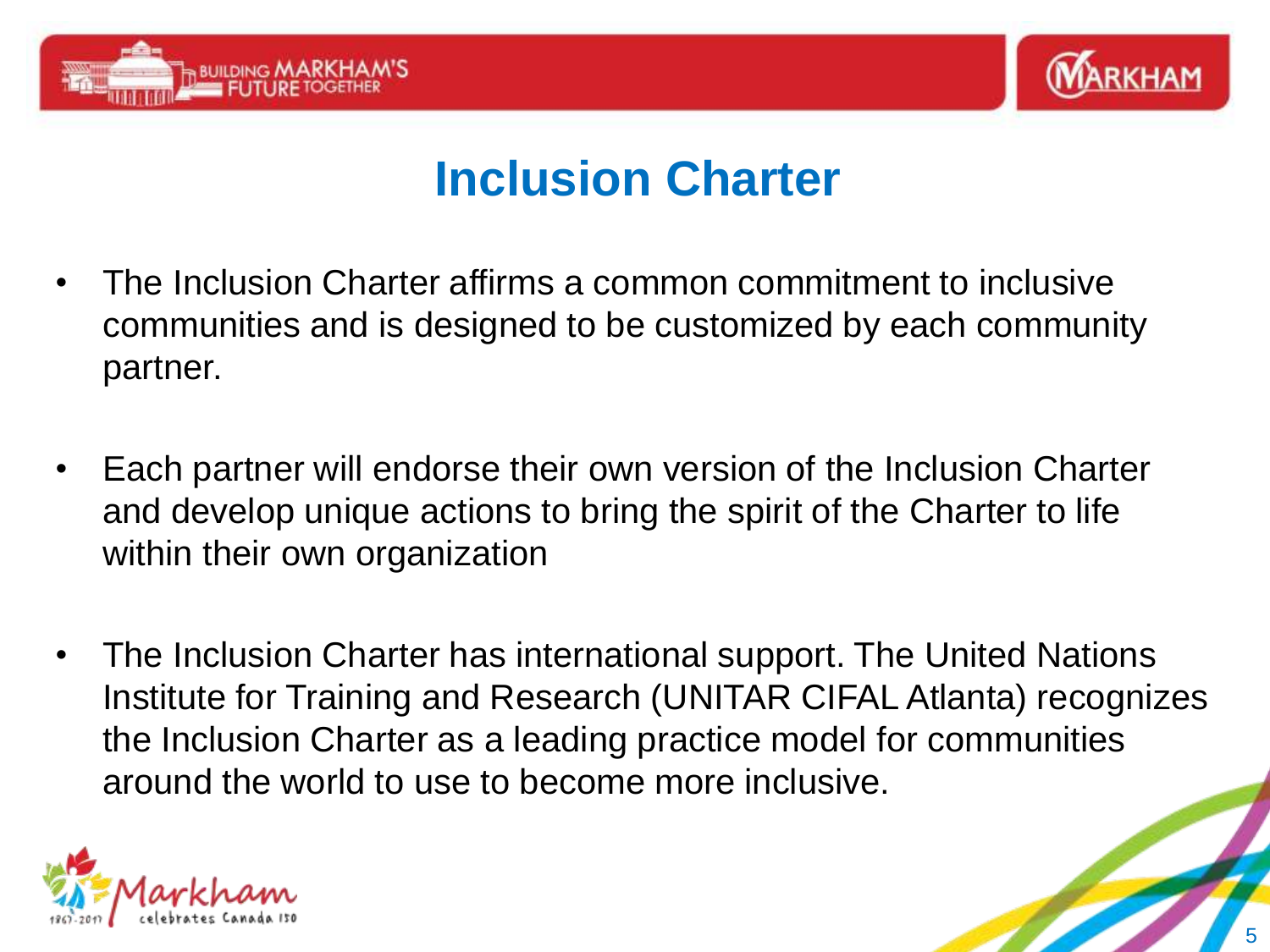



## **Inclusion Charter Design**

The Charter is divided into 2 sections

### **Section 1 is a common statement for all members**

• Together with other participating organizations, **insert name of organization** is committed to taking action to achieve the vision of the Charter in our organization and in the community

### **Section 2 is an individual statement of commitment**

• Once MDIG members decide on a statement, York Region will put their statement into a Regional Graphic



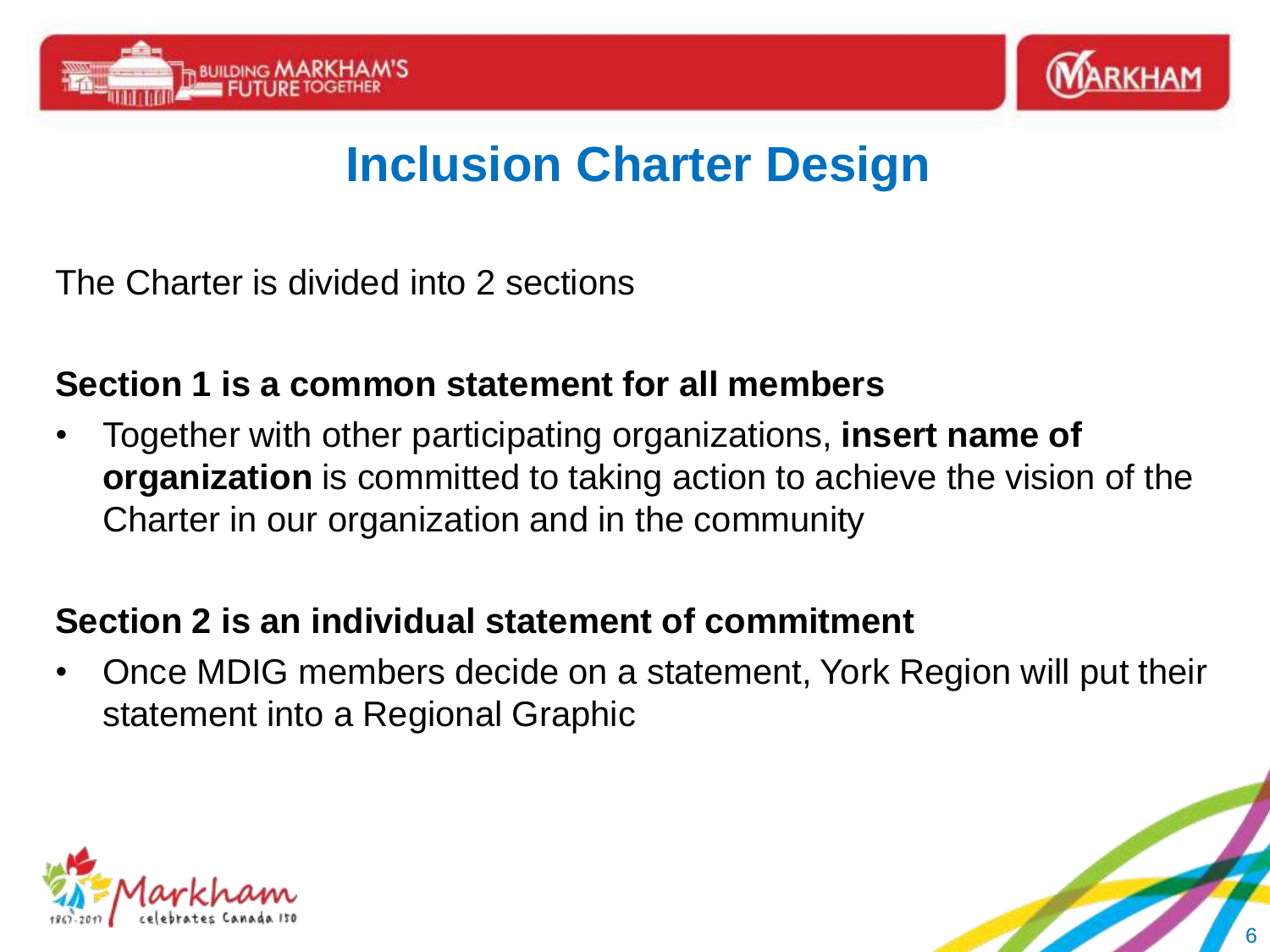



## **York Region's Inclusion Charter**

- *Together with other participating organizations, York Region is committed to taking action to achieve the vision of the Charter in our organization and in the community*
- The Region celebrates its growing and diverse population as a source of strength vitality and economic opportunity.
- The Region's commitment to inclusion enhances our ongoing work to attract and retain the best talent, promote innovation and provide an excellent customer experience





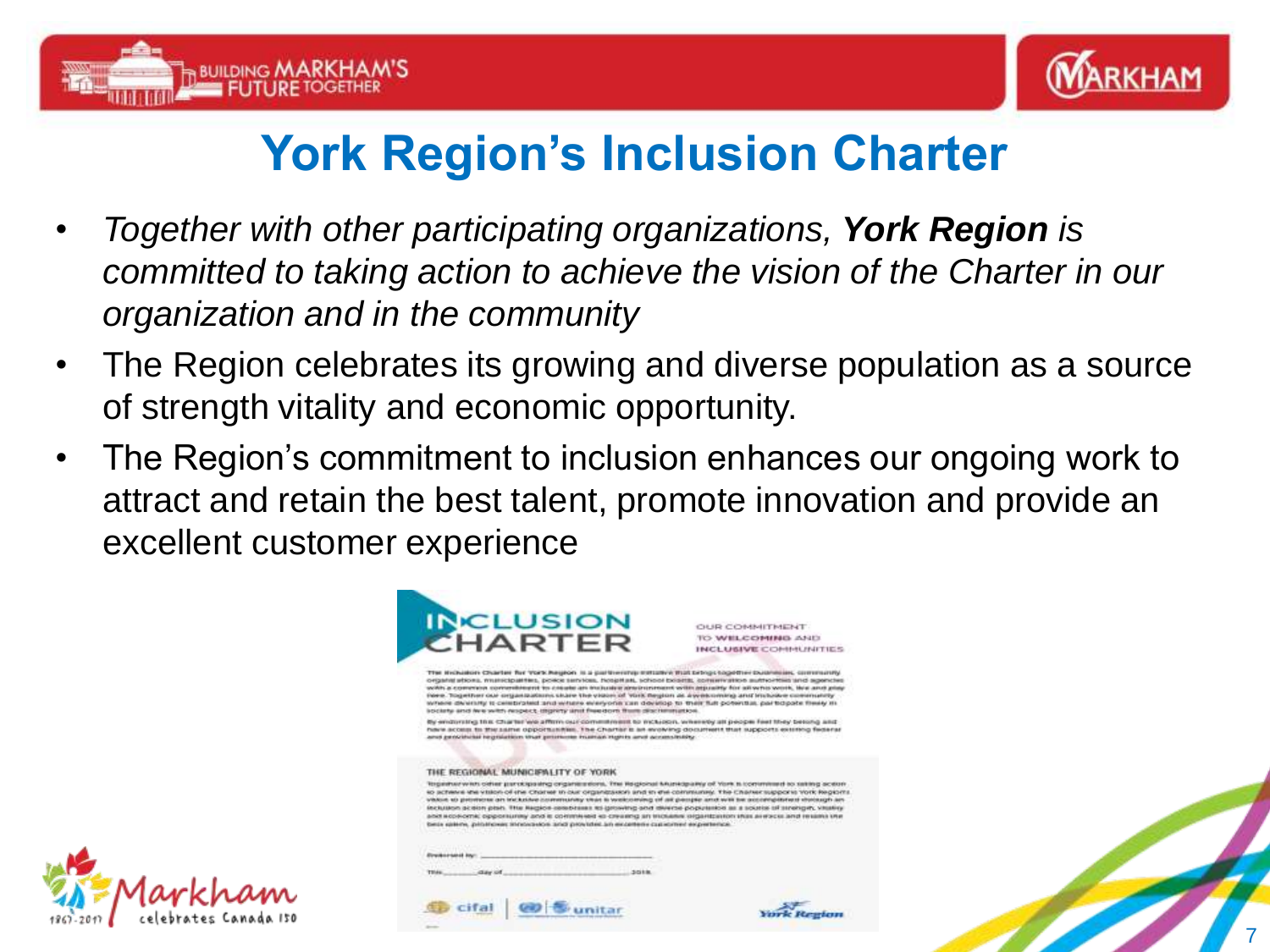



### **City of Markham Inclusion Charter**

*Together with other participating organizations, The City of Markham is committed to taking action to achieve the vision of the Charter in our organization and in the community*

- We support every person's right to be treated in a respectful, dignified and equitable manner
- We embrace diverse perspectives and constructive conversations
- Markham will proactively address discrimination to foster a cohesive community where people feel welcome and encouraged to contribute
- We believe it is essential to continue to learn about and value differences

Markham will continue to proudly promote inclusion through our Diversity Action Plan and community engagement and hold all staff accountable to provide empathetic, diverse and inclusive service.

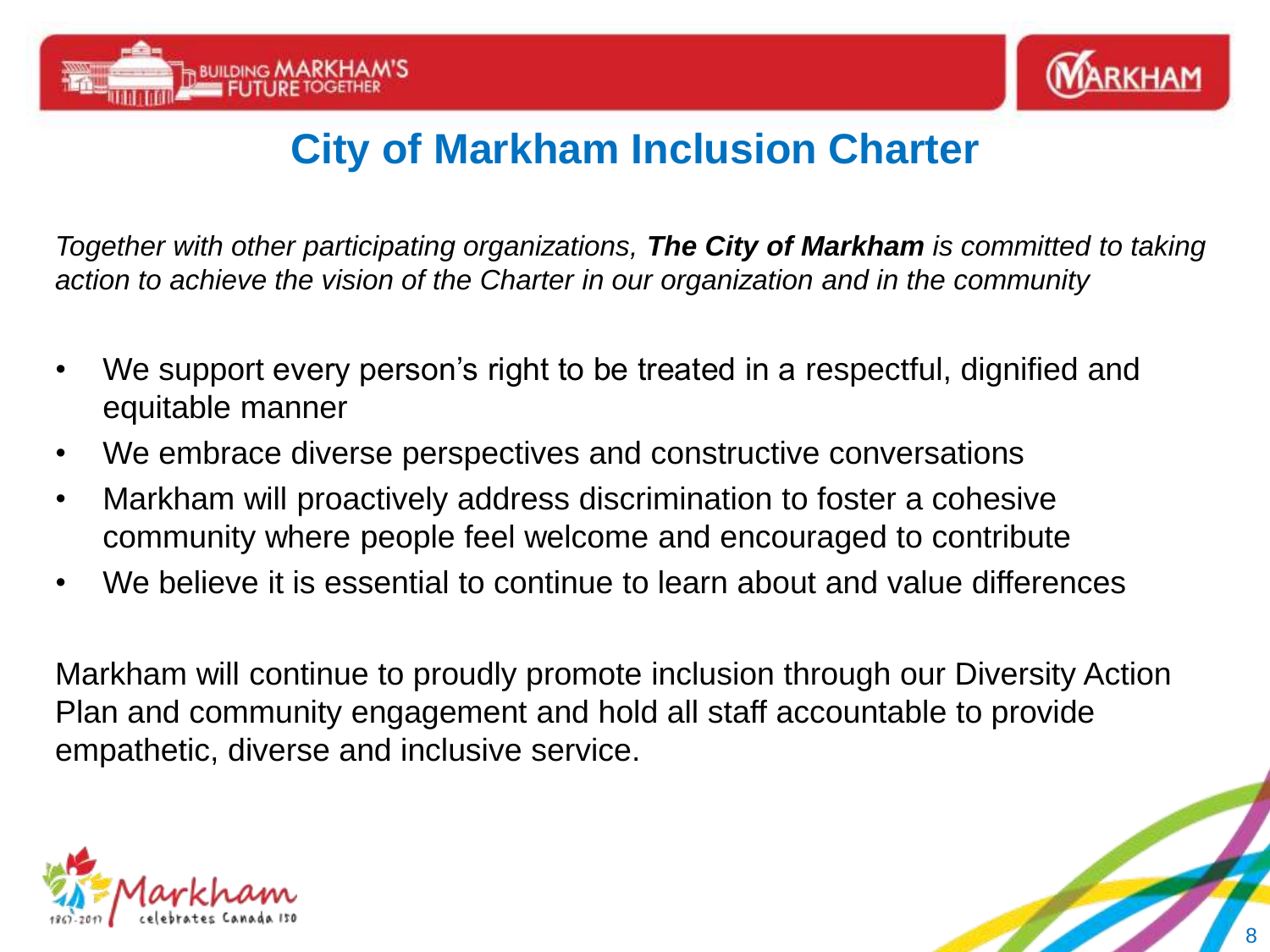



### **Markham's Leadership in Diversity**

Markham is proud of our accomplishments to encourage diversity and inclusion, a selection of which include:

- Our land acknowledgment, partnership with Eabametoong First Nation and dedication of the Ojibway named community centre, Aaniin
- Our gender welcoming, accessible washrooms and partnership with LGBT community groups
- Our culturally innovative design in our pebble paths, our resting spots where residents can gather and our inclusive play spaces
- Our Age-Friendly strategy
- Our four diversity related resident led committees: Race Relations, Accessibility, Seniors, Youth Council
- Our ongoing inclusion and diversity competence training of leaders, our wellness initiatives and religious accommodation

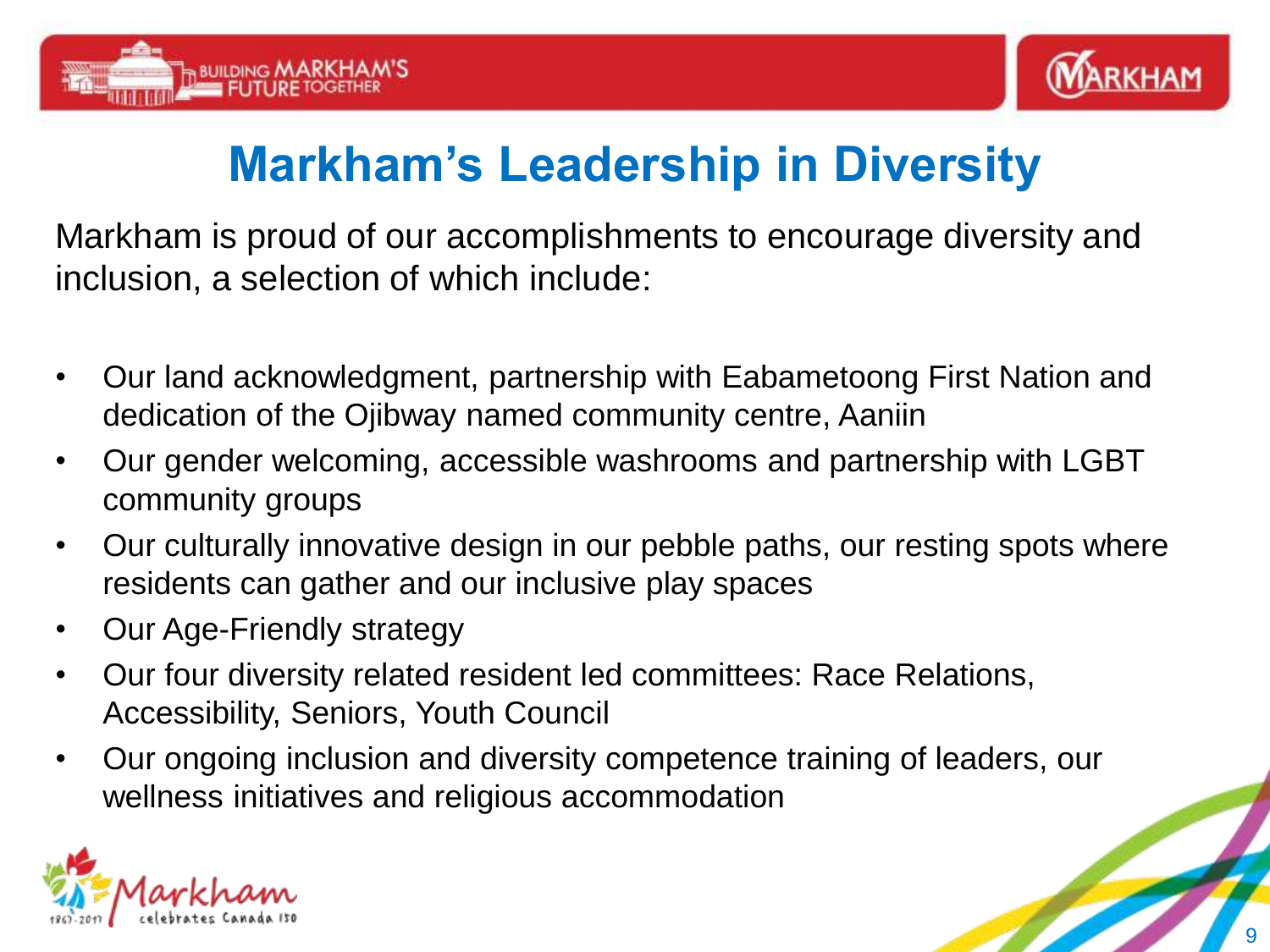



### **Markham's Inclusion Charter**

- The Markham Charter would be displayed prominently in the Great Hall or Council Chambers
- The information will also be on intranet and internet and could be showcased in community centres, libraries and fire halls



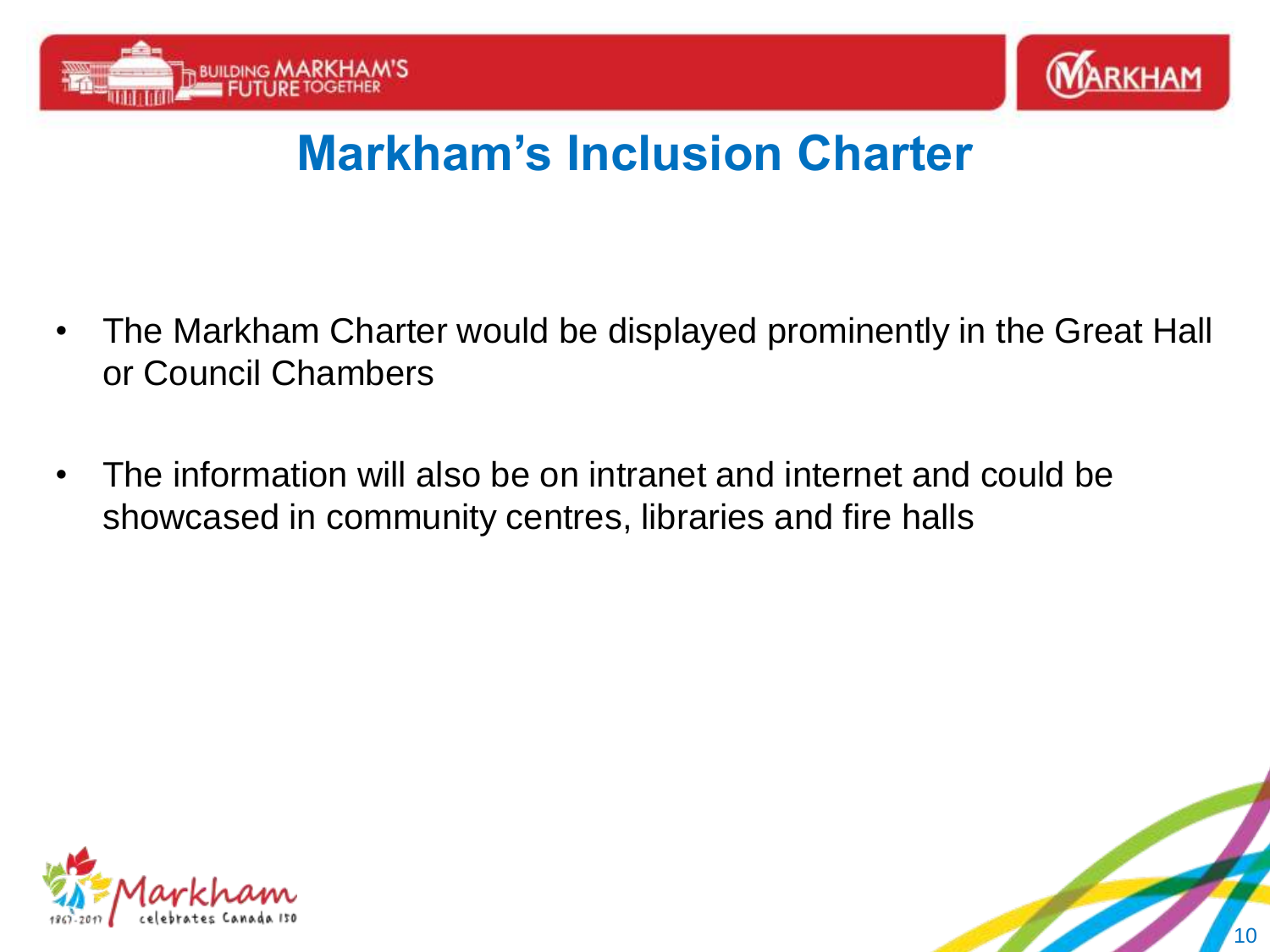

| <b>SUBJECT:</b>     | Inclusion Charter for City of Markham |
|---------------------|---------------------------------------|
| <b>PREPARED BY:</b> | Cheryl McConney-Wilson and Mona Nazif |

#### **RECOMMENDATION:**

It is recommended that:

- 1. Council endorse the Inclusion Charter for Markham, set out in this report.
- 2. The Clerk circulate this report, for information, to local municipalities, York Region, The Race Relations, Seniors, Youth Council and Accessibility Advisory Committees, the York Region Accessibility Advisory Committee, the York Regional Police Services Board, Community Partnership Council and the Municipal Diversity and Inclusion Group; and
- 3. That Staff be authorized and directed to do all things necessary to give effect to this resolution.

#### **PURPOSE:**

This report provides an update on the Inclusion Charter for York Region initiative and recommends that Council endorse the Markham Inclusion Charter.

#### **BACKGROUND:**

#### **Diversity in Markham**

The City of Markham is one of the most diverse communities in Canada with more than 330,000 residents. As of the 2016 census, 78% of Markham residents self-identified as visible minorities. 59% were immigrants and the top five languages spoken in Markham, other than the two official languages, were Cantonese, Mandarin, Tamil, Farsi and Urdu.

#### **Valuing diversity and fostering inclusion benefits everyone**

Diversity is about knowing, understanding, accepting and valuing the unique dimensions, qualities and characteristics we all possess. Inclusion is about creating an environment where everyone can develop to their full potential, participate freely and live with respect, dignity and freedom from discrimination.

Diversity is a source of strength, vitality and economic opportunity. Formally committing to valuing diversity and fostering inclusion offers an organization many benefits including higher employee engagement, greater opportunity to attract and retain the best talent, innovative thinking, greater customer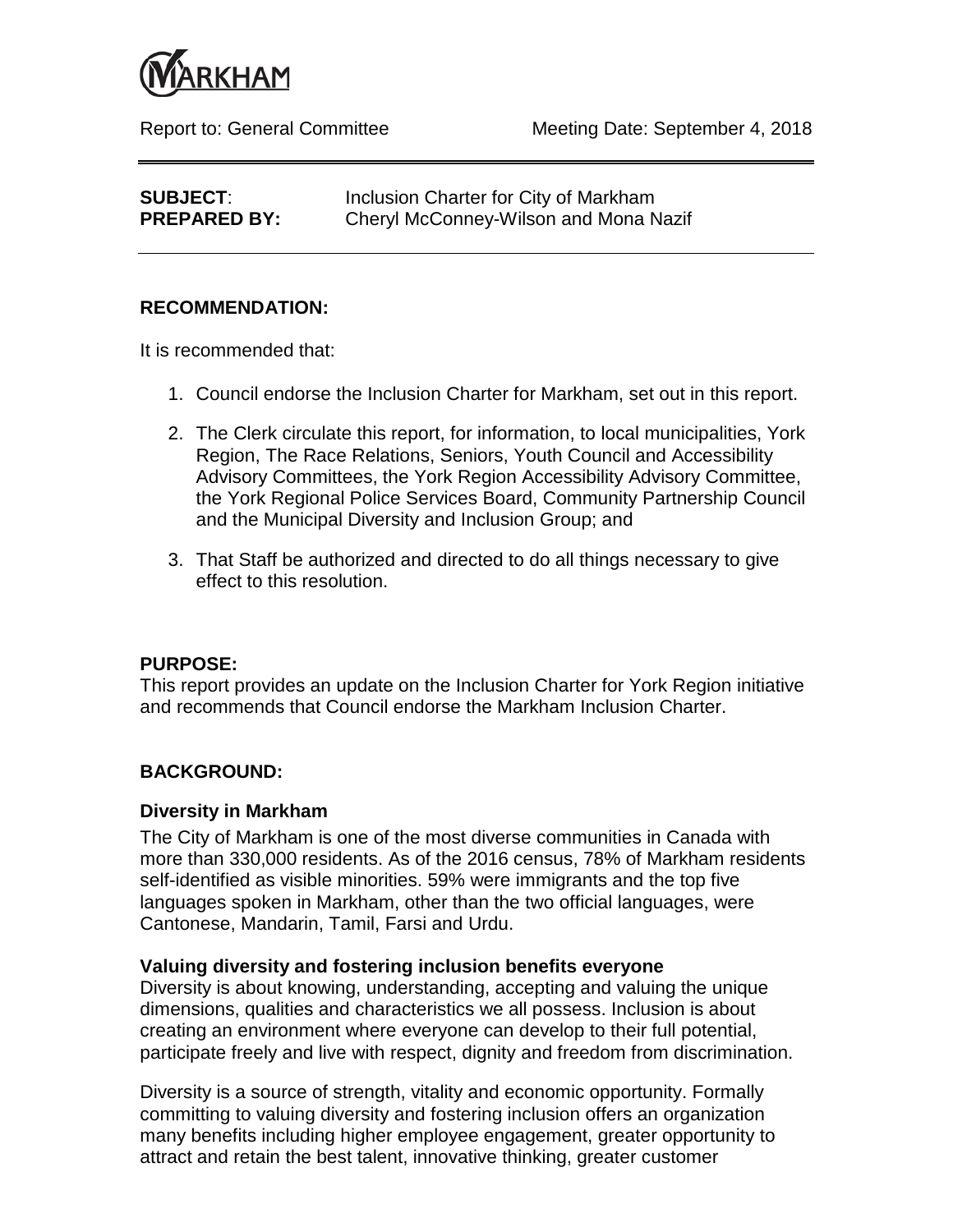experiences as well as the potential for the organization to increase business performance.

An inclusive organization benefits the community it serves. Inclusive organizations allow everyone to enjoy programs and services that are responsive to their needs, and promote social inclusion and community well-being.

The City of Markham launched their Diversity Action Plan "Everyone Welcome" in 2010 to begin the journey to develop a more inclusive community. This work continues and has positioned the City as a leader in the area.

Markham is proud of our accomplishments to encourage diversity and inclusion, a selection of which include:

- Our land acknowledgment, partnership with Eabametoong First Nation and dedication of the Ojibway named community centre, Aaniin ("Welcome")
- Our gender welcoming, accessible washrooms and partnership with LGBTQ community groups
- Our culturally innovative design in our pebble paths and our resting spots where residents can gather and our inclusive play spaces
- Our Age-Friendly strategy
- Our four diversity related resident led committees: Race Relations, Accessibility, Seniors, Youth Council
- Our ongoing inclusion and diversity competence training of leaders, our wellness initiatives and religious accommodation

#### **OPTIONS/ DISCUSSION:**

#### **York Region's Inclusion Charter Model**

Emerging from the work of the Community Partnership Council co-chaired by Mayor Frank Scarpitti, the York Region led inclusion charter model was identified as an effective way to respond positively to rapidly changing demographics within the Region and provide a framework for promoting programs, services, facilities and workplaces that are inclusive of all people.

In 2016, the York Region Municipal Diversity and Inclusion Group was formed to continue this work, broadening the scope of the charter to include all dimensions of diversity. Co-chaired by York Region and York Regional Police, this collaborative group includes community membership from local municipalities, hospitals, school boards, agencies, conservation authorities and the United Way Greater Toronto. Membership is outlined in the attached presentation. The City of Markham has been instrumental in providing feedback throughout this process due to the projects and processes that the City has developed and implemented.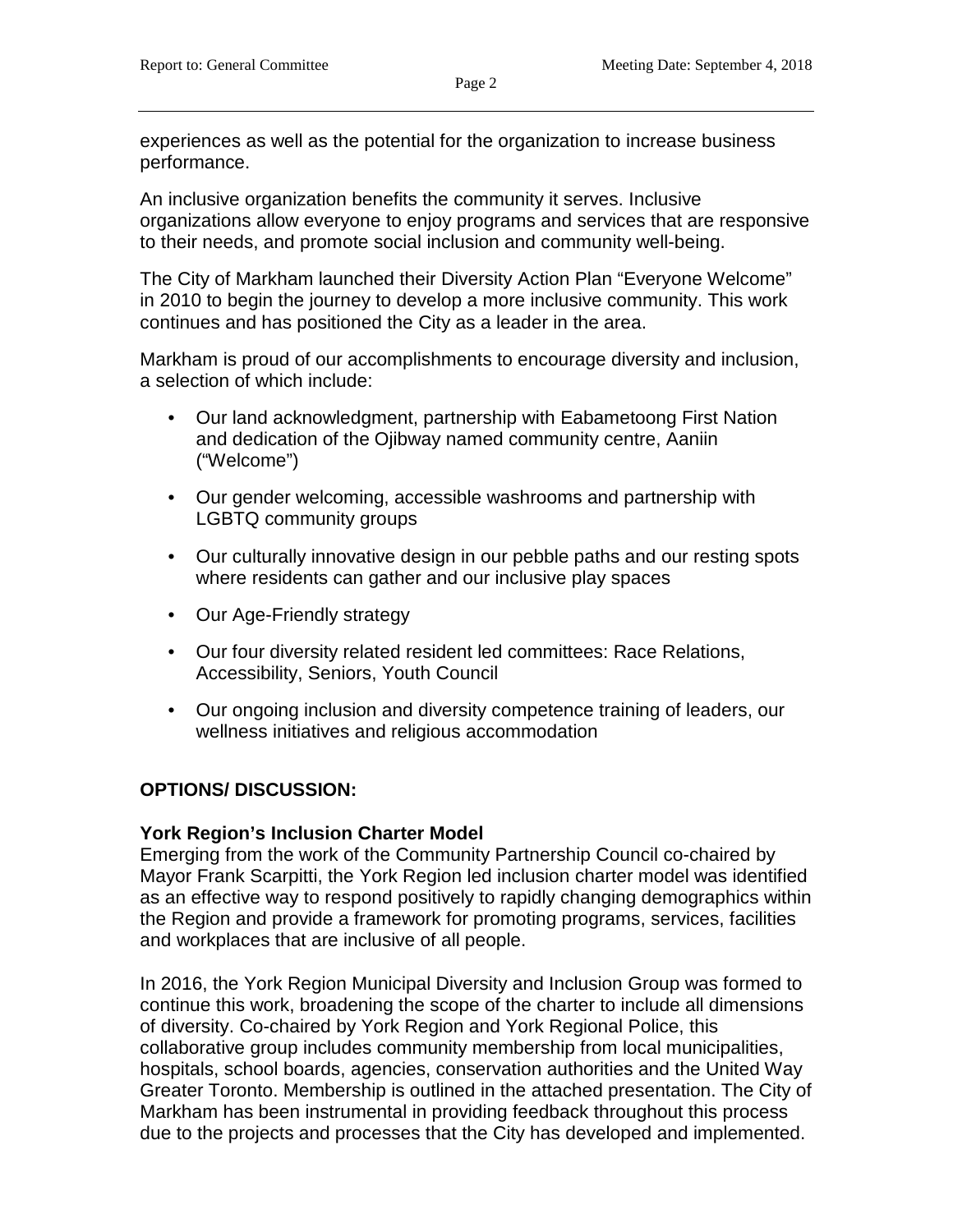In January 2017 York Region Council supported plans for their Draft Charter to be taken into the community for further consultation before bringing it back for endorsement by the Region and community partners. Consultations were conducted using a variety of engagement tactics to reach a broad range of groups and perspectives, including "pop up" booths at community events and festivals in all nine local municipalities, online surveys, social media and targeted community group conversations and individual interviews with each member organization of the Municipal Diversity and Inclusion Group.

The result of this collaborative work is the Inclusion Charter for York Region, attached as Appendix A, which affirms a common commitment to inclusion for organizations in York Region and presents a collective opportunity for the Municipal Diversity and Inclusion Group to take action together in the community. The Inclusion Charter for York Region was approved in June 2018.

#### **The City of Markham's Charter has been reviewed and endorsed by the Executive Leadership Team**

*Together with other participating organizations, The City of Markham is committed to taking action to achieve the vision of the Charter in our organization and in the community*

- We support every person's right to be treated in a respectful, dignified and equitable manner
- We embrace diverse perspectives and constructive conversations
- Markham will proactively address discrimination to foster a cohesive community where people feel welcome and encouraged to contribute
- We believe it is essential to continue to learn about and value differences

Markham will continue to proudly promote inclusion through our Diversity Action Plan and community engagement and hold all staff accountable to provide empathetic, diverse and inclusive service.

**FINANCIAL CONSIDERATIONS** N/A

**HUMAN RESOURCES CONSIDERATIONS** n/a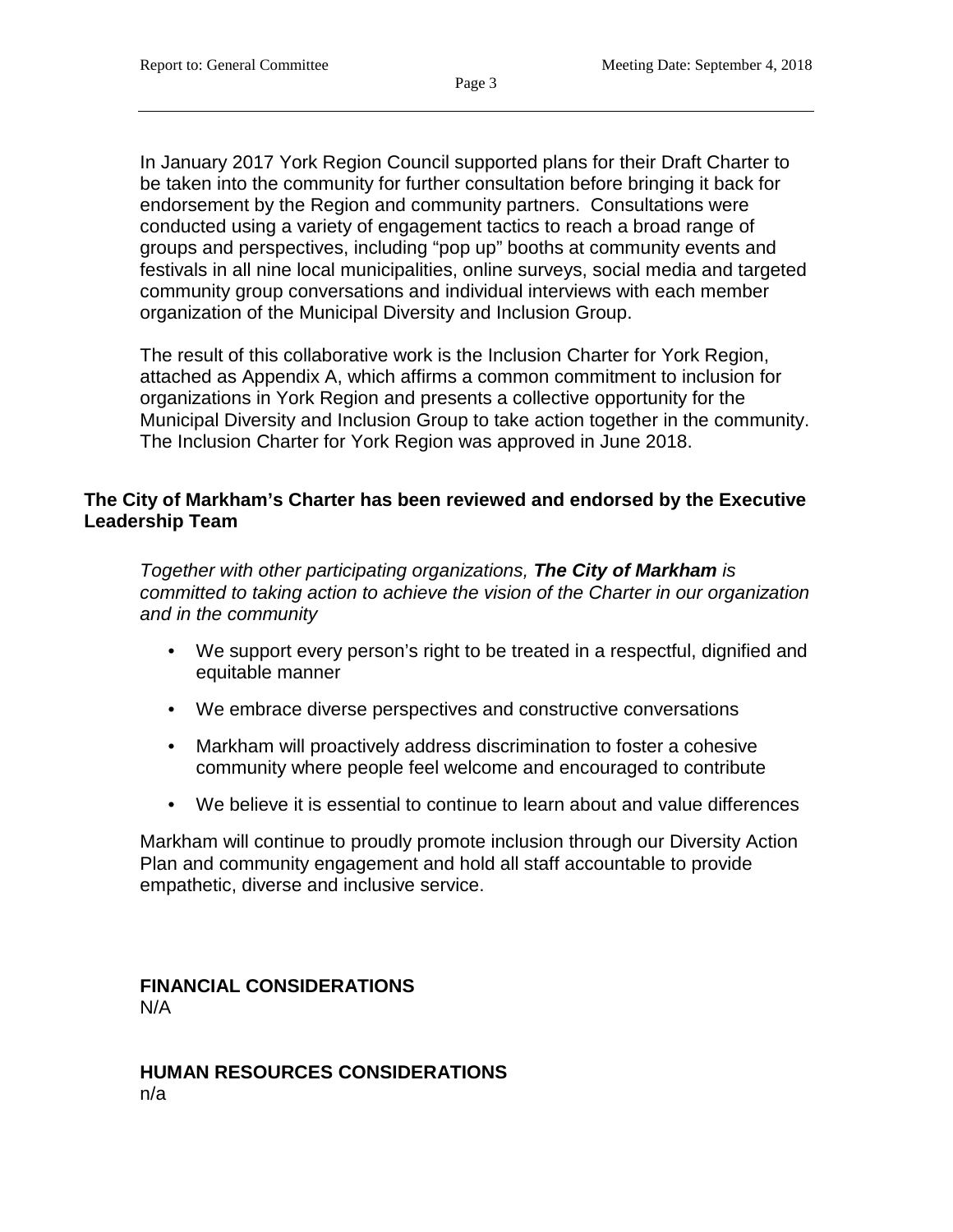2018-08-24

Page 4

#### **ALIGNMENT WITH STRATEGIC PRIORITIES:**

Alignment with City's Diversity Strategic Plan

#### **BUSINESS UNITS CONSULTED AND AFFECTED:** N/A

#### **RECOMMENDED BY:**

2018-08-24

Contonna X

WATaylor X

Catherine M. Conrad Acting Director, Human Resources Signed by: cxa

Andy Taylor Chief Administrative Officer Signed by: cxa

### **ATTACHMENTS:**

Inclusion Charter for York Region Appendix B Presentation